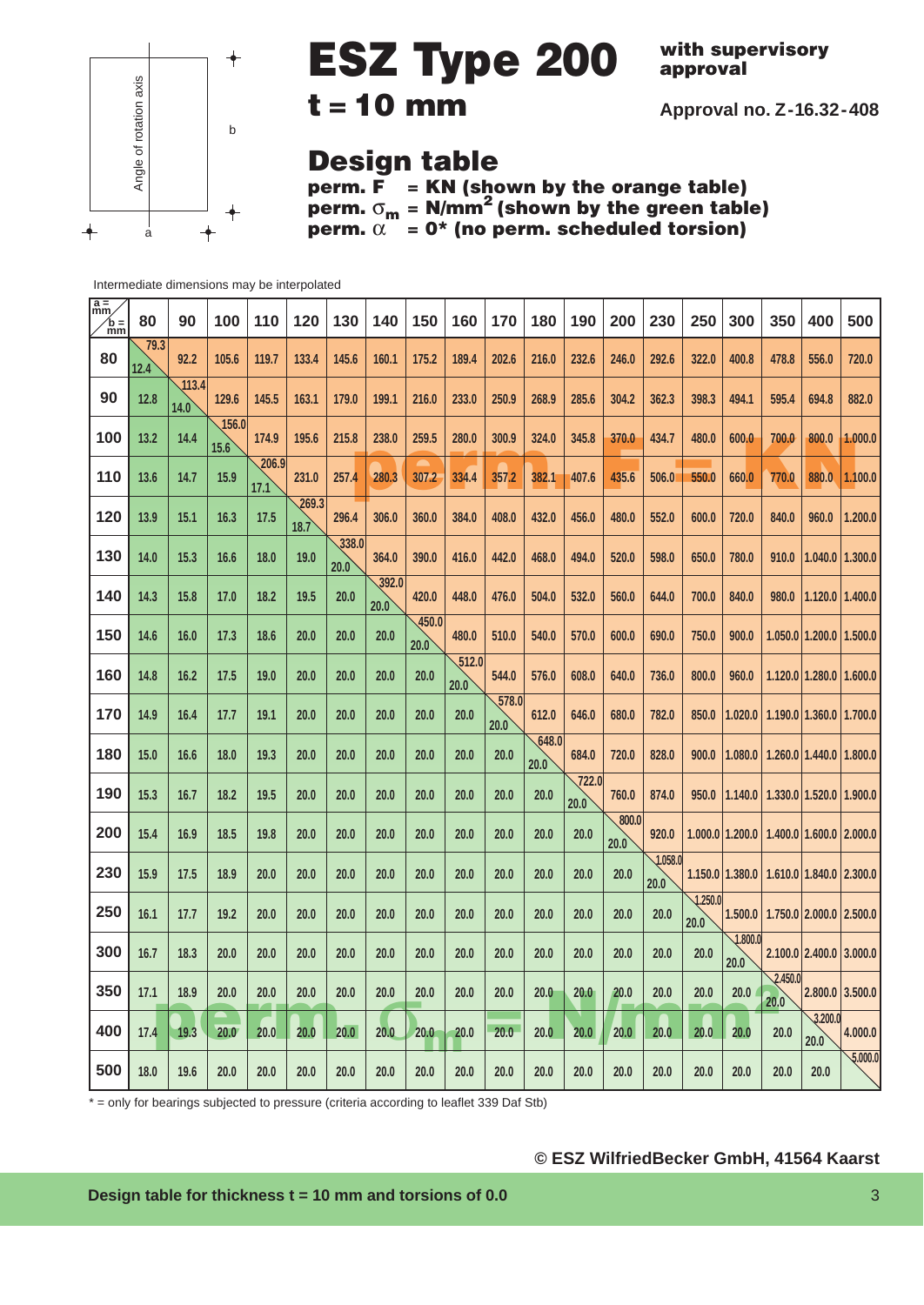

**with supervisory approval**

**Approval no. Z-16.32-408**

## **Design table**

**perm. F = KN (shown by the orange table) perm.** σ**<sup>m</sup> = N/mm2 (shown by the green table) perm.** α **= 10‰ (angle of rotation axis at right angles to the smaller bearing side** )

| $\sqrt{\frac{a}{nm}}$<br>$\ln \frac{1}{m}$ | 80           | 90            | 100           | 110           | 120           | 130           | 140           | 150               | 160          | 170               | 180          | 190          | 200          | 230   | 250   | 300              | 350   | 400                               | 500     |
|--------------------------------------------|--------------|---------------|---------------|---------------|---------------|---------------|---------------|-------------------|--------------|-------------------|--------------|--------------|--------------|-------|-------|------------------|-------|-----------------------------------|---------|
| 80                                         | 74.8<br>11.7 | 86.1          | 99.7          | 111.7         | 124.5         | 136.7         | 151           | 163.8             | 176.8        | 189.4             | 202.2        | 216.8        | 230.0        | 273.8 | 301.0 | 375.0            | 448.5 | 512.0                             | 640.0   |
| 90                                         | 12.0         | 104.5<br>12.9 | 118.9         | 135.1         | 148.7         | 164.0         | 180.6         | 198.5             | 214.4        | 230.6             | 247.2        | 263.1        | 279.1        | 328.7 | 367.1 | 455.6            | 547.7 | 637.3                             | 796.0   |
| 100                                        | 12.5         | 13.2          | 140.4<br>14.0 | 158.2         | 178.2         | 194.8         | 213.6         | 233.9             | 252.7        | 272.0             | 291.6        | 311.6        | 351.0        | 388.1 | 432.0 | 540.7            | 648.5 | 761.4                             | 950.0   |
| 110                                        | 12.7         | 13.6          | 14.4          | 182.5<br>15.1 | 203.9         | 228.1         | 247.9         | 270.4             | 294.8        | 316.0             | 336.0        | 359.2        | 382.9        | 455.0 | 498.6 | 622.2            | 753.8 | 880.0                             | 1.100.0 |
| 120                                        | 13.0         | 13.8          | 14.9          | 15.4          | 230.8<br>16.0 | 256.0         | 284.7         | 306.5             | 328.4        | 355.2             | 384.4        | 411.0        | 438.2        | 516.7 | 573.2 | 710.0            | 840.0 | 960.0                             | 1.200.0 |
| 130                                        | 13.1         | 14.0          | 15.0          | 16.0          | 16.4          | 284.8<br>16.9 | 314.1         | 347.6             | 372.4        | 397.5             | 428.5        | 462.3        | 490.8        | 581.4 | 639.9 | 780.0            | 910.0 | $1.040.0$   1.300.0               |         |
| 140                                        | 13.5         | 14.3          | 15.3          | 16.1          | 16.9          | 17.3          | 344.2<br>17.6 | 377.6             | 416.0        | 444.0             | 472.3        | 507.5        | 536.6        | 636.1 | 700.0 | 840.0            | 980.0 | $1.120.0$   1.400.0               |         |
| 150                                        | 13.6         | 14.7          | 15.6          | 16.4          | 17.0          | 17.8          | 18.0          | $\frac{408.0}{5}$ | 445.7        | 475.8             | 517.9        | 551.6        | 583.3        | 690.0 | 750.0 | 900.0            |       | 1.050.0   1.200.0   1.500.0       |         |
| 160                                        | 13.8         | 14.9          | 15.8          | 16.8          | 17.1          | 17.9          | 18.6          | 18.1<br>18.6      | 475.4        | 517.3             | 550.3        | 599.8        | 632.8        | 736.0 | 800.0 | 960.0            |       | $1.120.0$   1.280.0   1.600.0     |         |
| 170                                        | 13.9         | 15.1          | 16.0          | 16.9          | 17.4          | 18.0          | 18.7          | 18.7              | 18.6<br>19.0 | 544.9             | 582.5        | 623.7        | 678.1        | 782.0 | 850.0 | 1.020.0          |       | 1.190.0 1.360.0 1.700.0           |         |
| 180                                        | 14.0         | 15.3          | 16.2          | 17.0          | 17.8          | 18.3          | 18.7          | 19.2              | 19.1         | 18.9<br>19.0      | 615.0        | 655.4        | 699.8        | 828.0 | 900.0 | 1.080.0          |       | $1.260.0$   $1.440.0$   $1.800.0$ |         |
| 190                                        | 14.3         | 15.4          | 16.4          | 17.2          | 18.0          | 18.7          | 19.1          | 19.4              | 19.7         | 19.3              | 19.0<br>19.2 | 683.7        | 737.0        | 874.0 | 950.0 | 1.140.0          |       | 1.330.0 1.520.0 1.900.0           |         |
| 200                                        | 14.4         | 15.5          | 17.6          | 17.4          | 18.3          | 18.9          | 19.2          | 19.4              | 19.8         | 19.9              | 19.4         | 18.9<br>19.4 | 748.8        | 910.8 | 990.0 | 1.200.0          |       | 1.400.0 1.600.0 2.000.0           |         |
| 230                                        | 14.9         | 15.9          | 16.9          | 18.0          | 18.7          | 19.4          | 19.8          | 20.0              | 20.0         | 20.0              | 20.0         | 20.0         | 18.7<br>19.8 | 894.0 | 995.1 | 1.244.5          |       | 1.510.8 1.771.5 2.300.0           |         |
| 250                                        |              |               |               |               |               |               |               |                   |              |                   |              |              |              | 16.9  | 914.1 |                  |       |                                   |         |
|                                            | 15.1         | 16.3          | 17.3          | 18.1          | 19.1          | 19.7          | 20.0          | 20.0              | 20.0         | 20.0              | 20.0         | 20.0         | 19.8         | 17.3  | 14.6  | 1.160.2<br>421.2 |       | $1.390.4$   1.645.3   2.162.1     |         |
| 300                                        | 15.6         | 16.9          | 18.0          | 18.9          | 19.7          | 20.0          | 20.0          | 20.0              | 20.0         | 20.0              | 20.0         | 20.0         | 20.0         | 18.0  | 15.5  | 4.7              | 519.8 | 599.4                             | 789.8   |
| 350                                        | 16.0         | 17.4          | 18.5          | 19.6          | 20.0          | 20.0          | 20.0          | 20.0              | 20.0         | 20.0              | 20.0         | 20.0         | 20.0         | 18.8  | 15.9  | 5.0              |       |                                   |         |
| 400                                        | 16.0         | 17.7          | 19.0          | 20.0          | 20.0          | 20.0          | 20.0          | 20.0              | 20.0         | 20.0 <sub>1</sub> | 20.0         | 20.0         | 20.0         | 19.3  | 16.5  | 5.0              |       |                                   |         |
| 500                                        | 16.0         | 17.7          | 19.0          | 20.0          | 20.0          | 20.0          | 20.0          | 20.0              | 20.0         | 20.0              | 20.0         | 20.0         | 20.0         | 20.0  | 17.3  | 5.3              |       |                                   |         |

Intermediate dimensions may be interpolated

### **© ESZ WilfriedBecker GmbH, 41564 Kaarst**

**Design table for thickness t = 10 mm and torsions of up to 0.01** 4 4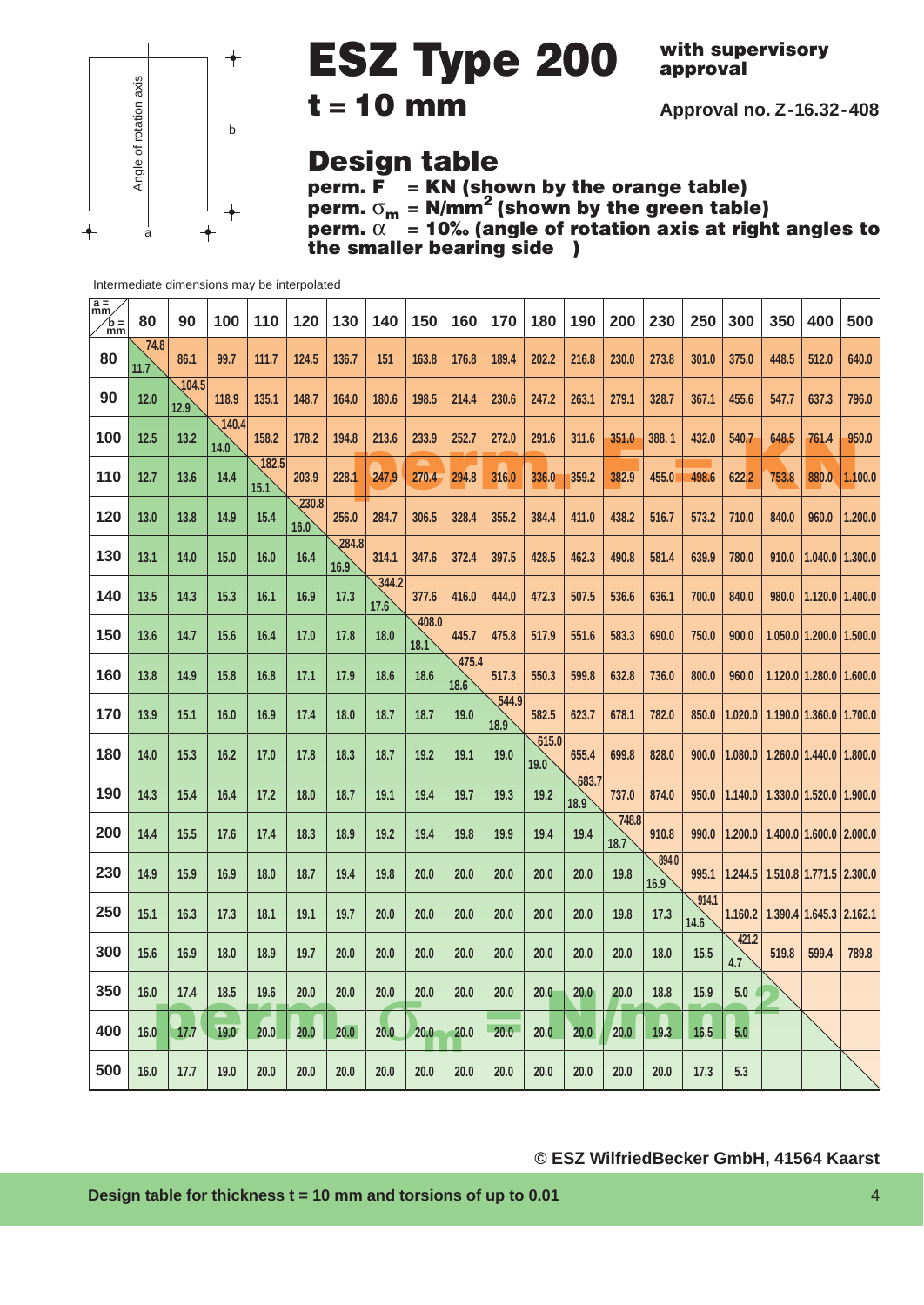

**with supervisory approval**

**Approval no. Z-16.32-408**

### **Design table**

**perm. F = KN (shown by the orange table) perm.** σ**<sup>m</sup> = N/mm2 (shown by the green table) perm.** α **= 25‰ (angle of rotation axis at right angles to the smaller bearing side** )

| $\frac{a}{mm}$<br>$\hat{b}$ = | 80           | 90           | 100           | 110           | 120                    | 130           | 140           | 150                        | 160                       | 170          | 180          | 190          | 200   | 230   | 250   | 300   | 350   | 400   | 500     |
|-------------------------------|--------------|--------------|---------------|---------------|------------------------|---------------|---------------|----------------------------|---------------------------|--------------|--------------|--------------|-------|-------|-------|-------|-------|-------|---------|
| 80                            | 67.1<br>10.5 | 77.3         | 89.5          | 100.2         | 111.8                  | 122.7         | 135.5         | 147.0                      | 158.7                     | 170.0        | 181.4        | 194.6        | 206.4 | 245.8 | 270.1 | 336.6 | 402.5 | 460.0 | 576.0   |
| 90                            | 10.7         | 90.7<br>11.2 | 103.2         | 117.2         | 129.1                  | 142.3         | 156.7         | 172.2                      | 186.0                     | 200.1        | 214.5        | 228.3        | 242.2 | 285.3 | 318.5 | 395.3 | 475.3 | 553.1 | 693.0   |
| 100                           | 11.2         | 11.5         | 117.0<br>11.7 | 131.8         | 148.5                  | 162.3         | 178.0         | 194.9                      | 210.6                     | 226.6        | 243.0        | 259.7        | 292.5 | 323.4 | 360.0 | 450.6 | 540.4 | 634.5 | 795.0   |
| 110                           | 11.4         | 11.8         | 12.0          | 144.8<br>12.0 | 161.8                  | 181.0         | 196.7         | 214.6                      | 233.9                     | 250.7        | 266.6        | 285.0        | 303.8 | 361.1 | 395.6 | 493.7 | 598.2 | 700.3 | 874.0   |
| 120                           | 11.6         | 12.0         | 12.4          | 12.3          | $\sqrt{172.5}$<br>12.0 | 191.4         | 212.9         | 229.1                      | 245.5                     | 265.6        | 287.4        | 307.3        | 327.6 | 386.3 | 428.5 | 530.8 | 641.1 | 752.0 | 979.4   |
| 130                           | 11.8         | 12.2         | 12.5          | 12.7          | 12.3                   | 197.9<br>11.7 | 218.3         | 241.6                      | 258.8                     | 276.2        | 297.8        | 321.3        | 341.1 | 404.1 | 444.7 | 549.0 | 666.1 | 784.7 | 1.022.0 |
| 140                           | 12.1         | 12.4         | 12.7          | 12.8          | 12.7                   | 12.0          | 218.3<br>11.1 | 239.5                      | 263.9                     | 281.7        | 299.6        | 321.9        | 340.4 | 403.5 | 449.8 | 557.8 | 671.7 | 788.7 | 1.032.9 |
| 150                           | 12.2         | 142.8        | 13.0          | 13.0          | 12.7                   | 12.4          | 11.4          | $\overline{230.3}$<br>10.2 | 251.6                     | 268.6        | 292.4        | 311.4        | 329.3 | 392.2 | 437.4 | 544.9 | 646.0 | 767.8 | 1.004.1 |
| 160                           | 12.4         | 12.9         | 13.2          | 13.3          | 12.8                   | 12.4          | 11.8          | 10.5                       | $\overline{230.0}$<br>9.0 | 250.3        | 266.3        | 290.2        | 306.2 | 359.3 | 404.4 | 503.9 | 604.8 | 707.8 | 926.2   |
| 170                           | 12.5         | 13.1         | 13.3          | 13.4          | 13.0                   | 12.5          | 11.8          | 10.5                       | 9.2                       | 212.7<br>7.4 | 227.7        | 243.4        | 264.7 | 312.6 | 347.4 | 433.1 | 522.1 | 611.1 | 797.0   |
| 180                           | 12.6         | 13.2         | 13.5          | 13.5          | 13.3                   | 12.7          | 11.9          | 10.8                       | 9.2                       | 7.4          | 172.9<br>5.3 | 184.2        | 196.7 | 235.7 | 260.9 | 328.3 | 392.7 | 461.7 | 607.1   |
| 190                           | 12.8         | 13.4         | 13.7          | 13.6          | 13.5                   | 13.0          | 12.1          | 10.9                       | 9.5                       | 7.5          | 5.4          | 104.3<br>2.9 | 112.5 | 133.6 | 146.5 | 185.3 | 221.7 | 261.9 | 340.5   |
| 200                           | 12.9         | 13.5         | 14.6          | 13.8          | 13.7                   | 13.1          | 12.2          | 11.0                       | 9.6                       | 7.8          | 5.5          | 3.0          |       |       |       |       |       |       |         |
| 230                           | 13.4         | 13.8         | 14.1          | 14.3          | 14.0                   | 13.5          | 12.5          | 11.4                       | 9.8                       | 8.0          | 5.7          | 3.1          |       |       |       |       |       |       |         |
| 250                           | 13.5         | 14.2         | 14.4          | 14.4          | 14.3                   | 13.7          | 12.9          | 11.7                       | 10.1                      | 8.2          | 5.8          | 3.1          |       |       |       |       |       |       |         |
| 300                           | 14.0         | 14.6         | 15.0          | 15.0          | 14.7                   | 14.1          | 13.3          | 12.1                       | 10.5                      | 8.5          | 6.1          | 3.3          |       |       |       |       |       |       |         |
| 350                           | 14.4         | 15.1         | 15.4          | 15.5          | 15.3                   | 14.6          | 13.7          | 12.3                       | 10.8                      | 8.8          | 6.2          | 3.3          |       |       |       |       |       |       |         |
| 400                           | 14.4         | 15.4         | 15.9          | 15.9          | 15.7                   | 15.1          | 14.1          | 12.8                       | 11.1                      | 9.0          | 6.4          | 3.4          |       |       |       |       |       |       |         |
| 500                           | 14.4         | 15.4         | 15.9          | 15.9          | 16.3                   | 15.7          | 14.8          | 13.4                       | 11.6                      | 9.4          | 6.7          | 3.6          |       |       |       |       |       |       |         |

Intermediate dimensions may be interpolated

### **© ESZ WilfriedBecker GmbH, 41564 Kaarst**